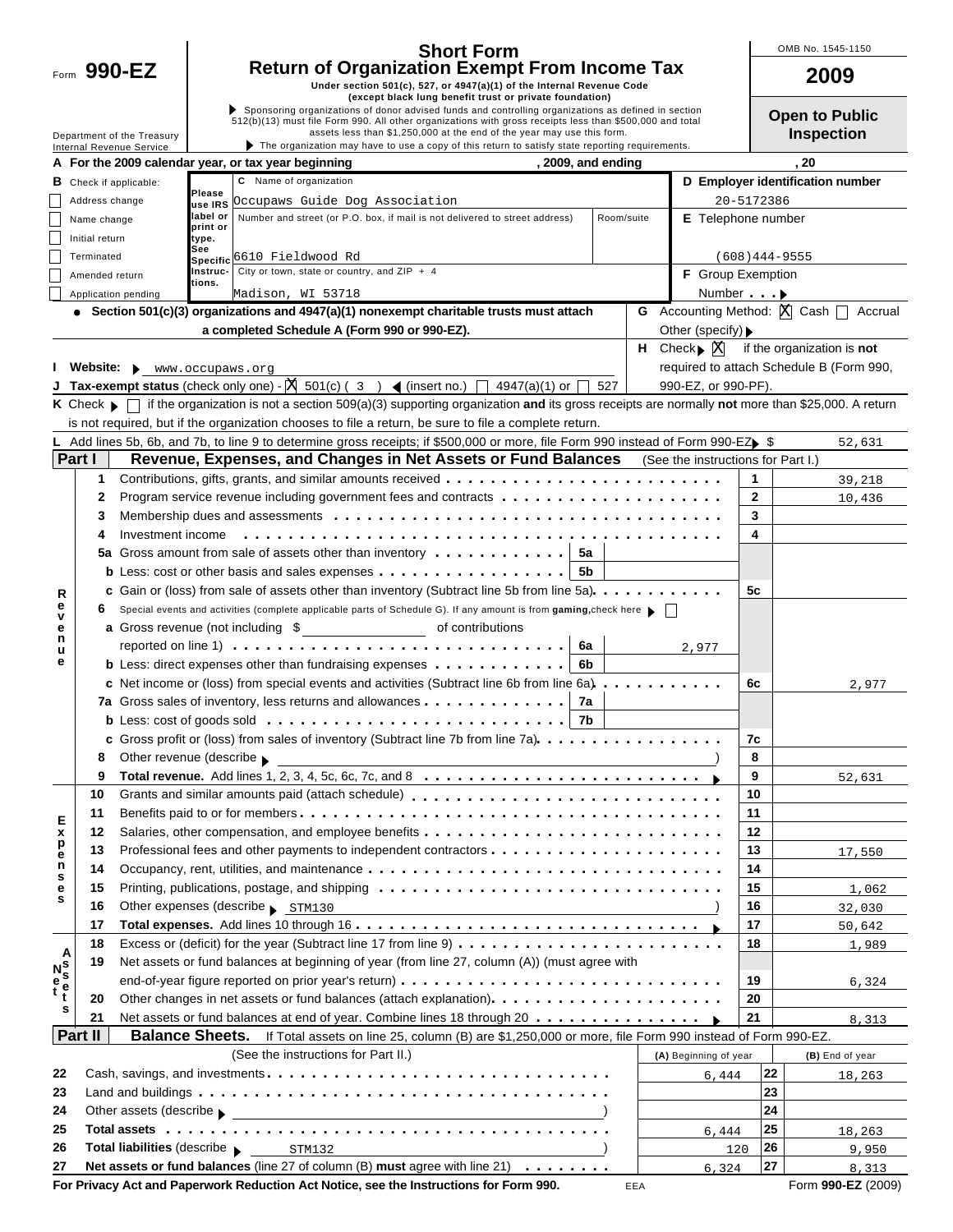| Form 990-EZ (2009)<br>Occupaws Guide Dog Association                                                                                 |                                                                      |                  |                          | 20-5172386   | Page 2                                               |
|--------------------------------------------------------------------------------------------------------------------------------------|----------------------------------------------------------------------|------------------|--------------------------|--------------|------------------------------------------------------|
| Part III<br>Statement of Program Service Accomplishments (See the instructions for Part III.)                                        |                                                                      |                  |                          |              | <b>Expenses</b>                                      |
| What is the organization's primary exempt purpose? Provide guide dogs to visually impaired.                                          |                                                                      |                  |                          |              | (Required for section<br>$501(c)(3)$ and $501(c)(4)$ |
| Describe what was achieved in carrying out the organization's exempt purposes. In a clear and concise                                |                                                                      |                  |                          |              | organizations and section                            |
| manner, describe the services provided, the number of persons benefited, or other relevant information for                           |                                                                      |                  |                          |              | 4947(a)(1) trusts; optional                          |
| each program title.                                                                                                                  |                                                                      |                  |                          | for others.) |                                                      |
| 28 Provide guide dogs to visually impaired.                                                                                          |                                                                      |                  |                          |              |                                                      |
|                                                                                                                                      |                                                                      |                  |                          |              |                                                      |
|                                                                                                                                      |                                                                      |                  |                          |              |                                                      |
| (Grants \$                                                                                                                           | ) If this amount includes foreign grants, check here $\dots \dots$   |                  |                          | <b>28a</b>   | 0                                                    |
| 29                                                                                                                                   |                                                                      |                  |                          |              |                                                      |
|                                                                                                                                      |                                                                      |                  |                          |              |                                                      |
|                                                                                                                                      |                                                                      |                  |                          |              |                                                      |
| (Grants \$                                                                                                                           | ) If this amount includes foreign grants, check here $\dots \dots$   |                  |                          | 29a          |                                                      |
| 30                                                                                                                                   |                                                                      |                  |                          |              |                                                      |
|                                                                                                                                      |                                                                      |                  |                          |              |                                                      |
|                                                                                                                                      |                                                                      |                  |                          |              |                                                      |
| (Grants \$                                                                                                                           | ) If this amount includes foreign grants, check here $\ldots \ldots$ |                  |                          | 30a          |                                                      |
|                                                                                                                                      |                                                                      |                  |                          |              |                                                      |
| (Grants \$                                                                                                                           | ) If this amount includes foreign grants, check here $\dots \dots$   |                  |                          | 31a          |                                                      |
|                                                                                                                                      |                                                                      |                  |                          | 32           |                                                      |
| Part IV                                                                                                                              |                                                                      |                  |                          |              | 0                                                    |
| List of Officers, Directors, Trustees, and Key Employees. List each one even if not compensated. (See the instructions for Part IV.) | (b) Title and average                                                | (c) Compensation | (d) Contributions to     |              | (e) Expense                                          |
| (a) Name and address                                                                                                                 | hours per week                                                       | (If not paid,    | employee benefit plans & |              | account and                                          |
|                                                                                                                                      | devoted to position                                                  | enter -0-.)      | deferred compensation    |              | other allowances                                     |
| Nicole Meadowcroft                                                                                                                   | President                                                            |                  |                          |              |                                                      |
| 6610 Fieldwood Rd Madison WI, 53718                                                                                                  | $\mathbf 0$                                                          | 0                |                          | $\Omega$     | $\mathbf{0}$                                         |
| Barbara Schultze                                                                                                                     | Vice President                                                       |                  |                          |              |                                                      |
| 5659 Enchanted Valley Rd Cross Plains, 53528                                                                                         | 0                                                                    | 0                |                          | 0            | $\mathbf{0}$                                         |
| Patricia Schenck                                                                                                                     | Secretary                                                            |                  |                          |              |                                                      |
| 414 Iroquois Ct De Forest WI, 53532                                                                                                  | 0                                                                    | 0                |                          | 0            | $\overline{0}$                                       |
| Kurt Meadowcroft                                                                                                                     | Treasurer                                                            |                  |                          |              |                                                      |
| 6610 Fieldwood Rd Madison WI, 53718                                                                                                  | 0                                                                    | 0                |                          | 0            | 0                                                    |
| Pamela Reich                                                                                                                         | Orientation and                                                      |                  |                          |              |                                                      |
| 398 Sandy Beach Rd Lake Mills WI, 53551                                                                                              | $\mathbf{0}$                                                         | 0                |                          | 0            | $\overline{0}$                                       |
| Marlene Morga                                                                                                                        | Community Puppy                                                      |                  |                          |              |                                                      |
| 1931 Frederick St Beloit WI, 53511                                                                                                   | 0                                                                    | 0                |                          | 0            | 0                                                    |
| Mark Schultze                                                                                                                        | Budget Analyst                                                       |                  |                          |              |                                                      |
| 5659 Enchanted Valley Rd Cross Plains,<br>53528                                                                                      | $\Omega$                                                             | $\Omega$         |                          | $\Omega$     | $\cap$                                               |
| Ann Garmon                                                                                                                           | Labrador Breedi                                                      |                  |                          |              |                                                      |
| 6610 Fieldwood Rd Madison WI, 53718                                                                                                  | 0                                                                    | 0                |                          | 0            | 0                                                    |
|                                                                                                                                      |                                                                      |                  |                          |              |                                                      |
|                                                                                                                                      |                                                                      |                  |                          |              |                                                      |
|                                                                                                                                      |                                                                      |                  |                          |              |                                                      |
|                                                                                                                                      |                                                                      |                  |                          |              |                                                      |
|                                                                                                                                      |                                                                      |                  |                          |              |                                                      |
|                                                                                                                                      |                                                                      |                  |                          |              |                                                      |
|                                                                                                                                      |                                                                      |                  |                          |              |                                                      |
|                                                                                                                                      |                                                                      |                  |                          |              |                                                      |
|                                                                                                                                      |                                                                      |                  |                          |              |                                                      |
|                                                                                                                                      |                                                                      |                  |                          |              |                                                      |
|                                                                                                                                      |                                                                      |                  |                          |              |                                                      |
|                                                                                                                                      |                                                                      |                  |                          |              |                                                      |
|                                                                                                                                      |                                                                      |                  |                          |              |                                                      |
|                                                                                                                                      |                                                                      |                  |                          |              |                                                      |
|                                                                                                                                      |                                                                      |                  |                          |              |                                                      |
|                                                                                                                                      |                                                                      |                  |                          |              |                                                      |
|                                                                                                                                      |                                                                      |                  |                          |              |                                                      |
|                                                                                                                                      |                                                                      |                  |                          |              |                                                      |
|                                                                                                                                      |                                                                      |                  |                          |              |                                                      |
|                                                                                                                                      |                                                                      |                  |                          |              |                                                      |
|                                                                                                                                      |                                                                      |                  |                          |              |                                                      |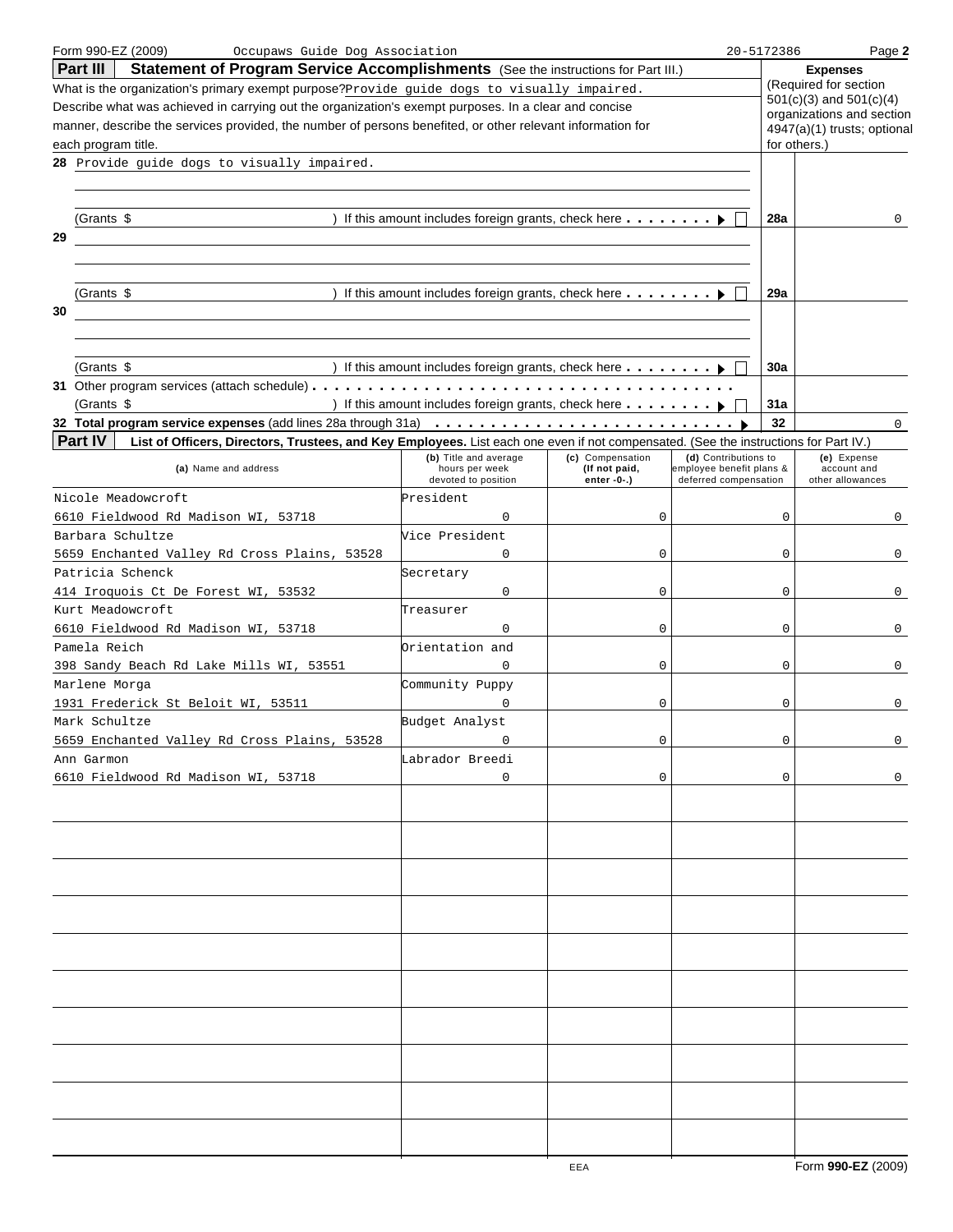|    | Form 990-EZ (2009)<br>Occupaws Guide Dog Association<br>20-5172386                                                                   |                    |     | Page 3 |
|----|--------------------------------------------------------------------------------------------------------------------------------------|--------------------|-----|--------|
|    | Part V<br><b>Other Information</b> (Note the statement requirements in the instructions for Part V.)                                 |                    |     |        |
|    |                                                                                                                                      |                    | Yes | No     |
| 33 | Did the organization engage in any activity not previously reported to the IRS? If "Yes," attach a detailed                          |                    |     |        |
|    |                                                                                                                                      | 33                 |     | Χ      |
| 34 | Were any changes made to the organizing or governing documents? If "Yes," attach a conformed copy of                                 |                    |     |        |
|    |                                                                                                                                      | 34                 |     | Χ      |
| 35 | If the organization had income from business activities, such as those reported on lines 2, 6a, and 7a (among others), but           |                    |     |        |
|    | not reported on Form 990-T, attach a statement explaining why the organization did not report the income on Form 990-T.              |                    |     |        |
|    | a Did the organization have unrelated business gross income of \$1,000 or more or was it subject to section                          |                    |     |        |
|    |                                                                                                                                      | 35a                |     | Χ      |
|    |                                                                                                                                      | 35b                |     |        |
| 36 | Did the organization undergo a liquidation, dissolution, termination, or substantial contraction during the                          |                    |     |        |
|    |                                                                                                                                      | 36                 |     | Χ      |
|    | 37 a Enter amount of political expenditures, direct or indirect, as described in the instructions $\ldots$ $\blacktriangleright$ 37a |                    |     |        |
|    |                                                                                                                                      | 37b                |     | Χ      |
|    | 38 a Did the organization borrow from, or make any loans to, any officer, director, trustee, or key employee or were                 |                    |     |        |
|    | any such loans made in a prior year and still outstanding at the end of the period covered by this return?.                          | 38a                |     | Χ      |
|    | <b>b</b> If "Yes," complete Schedule L, Part II and enter the total amount involved<br>38b                                           |                    |     |        |
| 39 | Section 501(c)(7) organizations. Enter:                                                                                              |                    |     |        |
|    | 39a                                                                                                                                  |                    |     |        |
|    | <b>b</b> Gross receipts, included on line 9, for public use of club facilities $\ldots \ldots \ldots \ldots \ldots$<br>39b           |                    |     |        |
|    | 40 a Section 501(c)(3) organizations. Enter amount of tax imposed on the organization during the year under:                         |                    |     |        |
|    | section 4911 $\blacktriangleright$                                                                                                   |                    |     |        |
|    | <b>b</b> Section $501(c)(3)$ and $501(c)(4)$ organizations. Did the organization engage in any section 4958 excess benefit           |                    |     |        |
|    | transaction during the year or is it aware that it engaged in an excess benefit transaction with a disqualified                      |                    |     |        |
|    | person in a prior year, and that the transaction has not been reported on any of the organization's prior                            |                    |     |        |
|    |                                                                                                                                      | 40b                |     | Χ      |
|    | c Section $501(c)(3)$ and $501(c)(4)$ organizations. Enter amount of tax imposed on                                                  |                    |     |        |
|    | organization managers or disqualified persons during the year under sections 4912,                                                   |                    |     |        |
|    |                                                                                                                                      |                    |     |        |
|    | d Section $501(c)(3)$ and $501(c)(4)$ organizations. Enter amount of tax on line 40c                                                 |                    |     |        |
|    |                                                                                                                                      |                    |     |        |
|    | e All organizations. At any time during the tax year, was the organization a party to a prohibited tax shelter                       |                    |     |        |
|    |                                                                                                                                      | 40e                |     | X      |
| 41 | List the states with which a copy of this return is filed. $\blacktriangleright$                                                     |                    |     |        |
|    | 42 a The organization's books are in care of p Nicole Meadowcroft<br>Telephone no. $\bullet$ 608-444-9555                            |                    |     |        |
|    | $ZIP + 4$ \$ 53718<br>Located at 5610 Fieldwood Rd Madison, WI                                                                       |                    |     |        |
|    | <b>b</b> At any time during the calendar year, did the organization have an interest in or a signature or other authority            |                    |     |        |
|    | over a financial account in a foreign country (such as a bank account, securities account, or other financial                        |                    | Yes | No     |
|    |                                                                                                                                      | 42b                |     | Χ      |
|    | If "Yes," enter the name of the foreign country:                                                                                     |                    |     |        |
|    | See the instructions for exceptions and filing requirements for Form TD F 90-22.1, Report of Foreign Bank                            |                    |     |        |
|    | and Financial Accounts.                                                                                                              |                    |     |        |
|    | c At any time during the calendar year, did the organization maintain an office outside of the U.S.?.                                | 42c                |     | Χ      |
|    | If "Yes," enter the name of the foreign country: $\blacktriangleright$                                                               |                    |     |        |
| 43 | Section 4947(a)(1) nonexempt charitable trusts filing Form 990-EZ in lieu of Form 1041-Check here                                    |                    |     |        |
|    | and enter the amount of tax-exempt interest received or accrued during the tax year   43                                             |                    |     |        |
|    |                                                                                                                                      |                    |     |        |
|    |                                                                                                                                      |                    | Yes | No     |
| 44 | Did the organization maintain any donor advised funds? If "Yes," Form 990 must be completed instead of                               |                    |     |        |
|    |                                                                                                                                      | 44                 |     | Χ      |
| 45 | Is any related organization a controlled entity of the organization within the meaning of section 512(b)(13)? If                     |                    |     |        |
|    |                                                                                                                                      | 45                 |     | Χ      |
|    | EEA                                                                                                                                  | Form 990-EZ (2009) |     |        |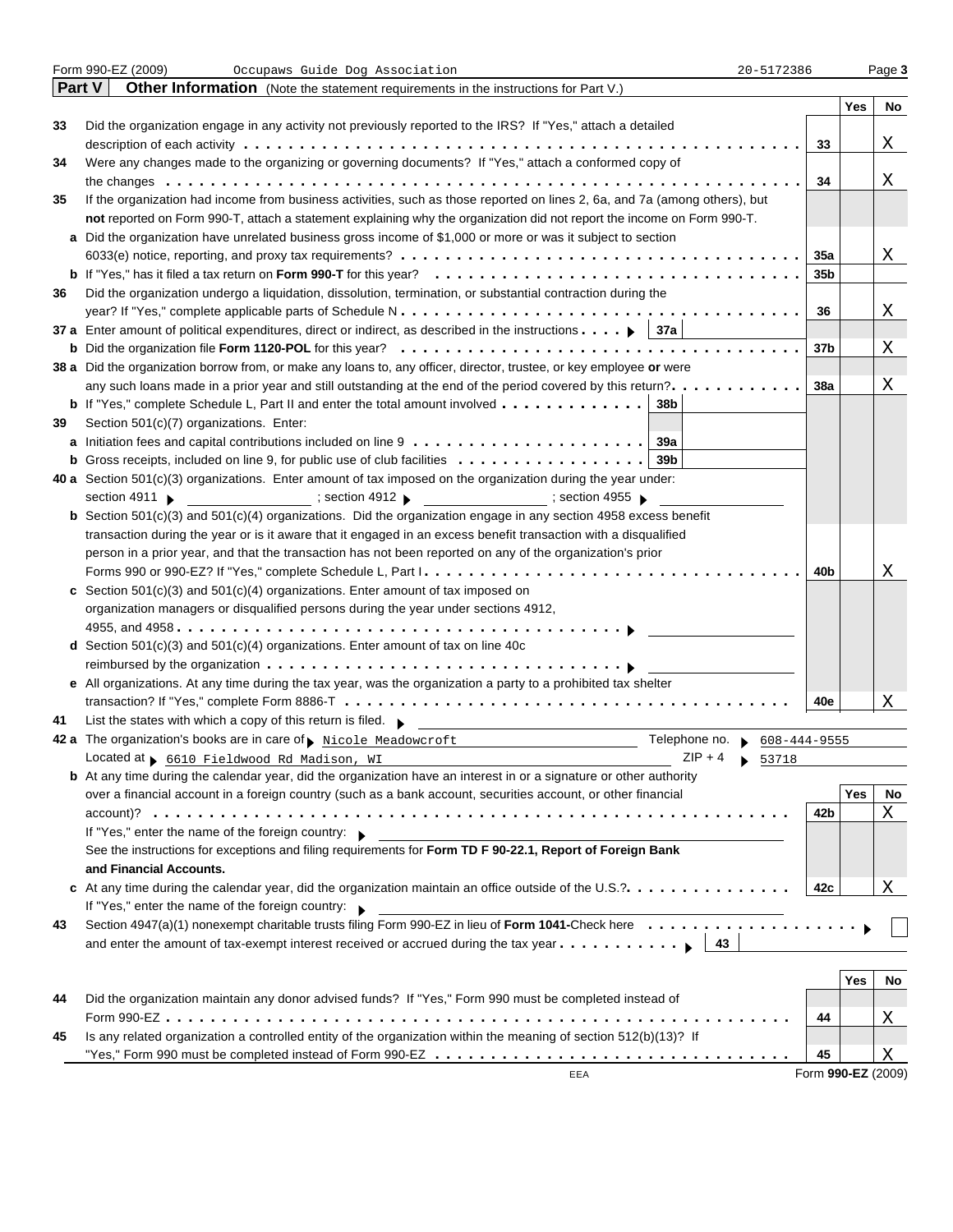| Form 990-EZ (2009)<br>Occupaws Guide Dog Association |                                                                                                                                                                                                      | 20-5172386 |     | Page 4 |  |
|------------------------------------------------------|------------------------------------------------------------------------------------------------------------------------------------------------------------------------------------------------------|------------|-----|--------|--|
|                                                      | <b>Part VI</b><br>Section 501(c)(3) organizations and section 4947(a)(1) nonexempt charitable trusts only. All section                                                                               |            |     |        |  |
|                                                      | $501(c)(3)$ organizations and section $4947(a)(1)$ nonexempt charitable trusts must answer questions 46-49b                                                                                          |            |     |        |  |
|                                                      | and complete the tables for lines 50 and 51.                                                                                                                                                         |            |     |        |  |
| 46                                                   | Did the organization engage in direct or indirect political campaign activities on behalf of or in opposition to                                                                                     |            | Yes | No.    |  |
|                                                      |                                                                                                                                                                                                      | 46         |     | Χ      |  |
| 47                                                   | Did the organization engage in lobbying activities? If "Yes," complete Schedule C, Part $\mathbf{l} \cdot \cdot \cdot \cdot \cdot \cdot \cdot \cdot \cdot \cdot \cdot \cdot \cdot \cdot \cdot \cdot$ | 47         |     | Χ      |  |
| 48                                                   | Is the organization a school as described in section $170(b)(1)(A)(ii)?$ If "Yes," complete Schedule E                                                                                               | 48         |     | Χ      |  |
|                                                      | 49 a Did the organization make any transfers to an exempt non-charitable related organization?.                                                                                                      | 49a        |     | Χ      |  |
|                                                      |                                                                                                                                                                                                      | 49b        |     |        |  |
| 50                                                   | Complete this table for the organization's five highest compensated employees (other than officers, directors, trustees and key                                                                      |            |     |        |  |

employees) who each received more than \$100,000 of compensation from the organization. If there is none, enter "None."

|                                                 | Chipioyoo) who cadil roodived more than $\psi$ roo,000 or compenioation nom the organization. In there is none, chief "rone." |                  |                          |                  |  |  |  |  |  |
|-------------------------------------------------|-------------------------------------------------------------------------------------------------------------------------------|------------------|--------------------------|------------------|--|--|--|--|--|
|                                                 | (b) Title and average                                                                                                         | (c) Compensation | (d) Contributions to     | (e)Expense       |  |  |  |  |  |
| (a) Name and address of each employee paid more | hours per week                                                                                                                |                  | employee benefit plans & | account and      |  |  |  |  |  |
| than \$100,000                                  | devoted to position                                                                                                           |                  | deferred compensation    | other allowances |  |  |  |  |  |
|                                                 |                                                                                                                               |                  |                          |                  |  |  |  |  |  |
|                                                 |                                                                                                                               |                  |                          |                  |  |  |  |  |  |
|                                                 |                                                                                                                               |                  |                          |                  |  |  |  |  |  |
| NONE                                            |                                                                                                                               |                  |                          |                  |  |  |  |  |  |
|                                                 |                                                                                                                               |                  |                          |                  |  |  |  |  |  |
|                                                 |                                                                                                                               |                  |                          |                  |  |  |  |  |  |
|                                                 |                                                                                                                               |                  |                          |                  |  |  |  |  |  |
|                                                 |                                                                                                                               |                  |                          |                  |  |  |  |  |  |
|                                                 |                                                                                                                               |                  |                          |                  |  |  |  |  |  |
|                                                 |                                                                                                                               |                  |                          |                  |  |  |  |  |  |
|                                                 |                                                                                                                               |                  |                          |                  |  |  |  |  |  |
|                                                 |                                                                                                                               |                  |                          |                  |  |  |  |  |  |
|                                                 |                                                                                                                               |                  |                          |                  |  |  |  |  |  |
|                                                 |                                                                                                                               |                  |                          |                  |  |  |  |  |  |
|                                                 |                                                                                                                               |                  |                          |                  |  |  |  |  |  |
|                                                 |                                                                                                                               |                  |                          |                  |  |  |  |  |  |
|                                                 |                                                                                                                               |                  |                          |                  |  |  |  |  |  |
|                                                 |                                                                                                                               |                  |                          |                  |  |  |  |  |  |

**f** Total number of other employees paid over \$100,000

**51** Complete this table for the organization's five highest compensated independent contractors who each received more than \$100,000 of compensation from the organization. If there is none, enter "None."

|             |                               | (a) Name and address of each independent contractor paid more than \$100,000                                                                                                                                                                                                                                             |                  | (b) Type of service | (c) Compensation                       |  |
|-------------|-------------------------------|--------------------------------------------------------------------------------------------------------------------------------------------------------------------------------------------------------------------------------------------------------------------------------------------------------------------------|------------------|---------------------|----------------------------------------|--|
| <b>NONE</b> |                               |                                                                                                                                                                                                                                                                                                                          |                  |                     |                                        |  |
|             |                               |                                                                                                                                                                                                                                                                                                                          |                  |                     |                                        |  |
|             |                               |                                                                                                                                                                                                                                                                                                                          |                  |                     |                                        |  |
|             |                               |                                                                                                                                                                                                                                                                                                                          |                  |                     |                                        |  |
|             |                               |                                                                                                                                                                                                                                                                                                                          |                  |                     |                                        |  |
| d           |                               | Total number of other independent contractors each receiving over \$100,000                                                                                                                                                                                                                                              |                  |                     |                                        |  |
|             |                               | Under penalties of perjury, I declare that I have examined this return, including accompanying schedules and statements, and to the best of my knowledge<br>and belief, it is true, correct, and complete. Declaration of preparer (other than officer) is based on all information of which preparer has any knowledge. |                  |                     |                                        |  |
| Sign        |                               |                                                                                                                                                                                                                                                                                                                          |                  |                     |                                        |  |
| Here        | Signature of officer          |                                                                                                                                                                                                                                                                                                                          | Date             |                     |                                        |  |
|             | Nicole Meadowcroft, President |                                                                                                                                                                                                                                                                                                                          |                  |                     |                                        |  |
|             | Type or print name and title. |                                                                                                                                                                                                                                                                                                                          |                  |                     |                                        |  |
|             | Preparer's                    |                                                                                                                                                                                                                                                                                                                          | Date             | Check if<br>self-   | Preparer's Identifying No. (See inst.) |  |
| Paid        | signature                     |                                                                                                                                                                                                                                                                                                                          | $02 - 15 - 2010$ | employed            |                                        |  |
| Preparer's  | Firm's name (or yours         | Beckett Tax and Accounting LLC                                                                                                                                                                                                                                                                                           |                  | EIN                 |                                        |  |
| Use Only    | if self-employed),            | 3591 Anderson Street Suite 103                                                                                                                                                                                                                                                                                           |                  |                     |                                        |  |
|             | address, and ZIP + 4          | Madison, WI 53704                                                                                                                                                                                                                                                                                                        |                  | Phone no.           | 608-310-8140                           |  |
|             |                               | May the IRS discuss this return with the preparer shown above? See instructions $\dots \dots \dots \dots \dots \dots \dots$                                                                                                                                                                                              |                  |                     | No<br>Yes<br><b>X</b>                  |  |
|             |                               |                                                                                                                                                                                                                                                                                                                          | EEA              |                     | Form 990-EZ (2009)                     |  |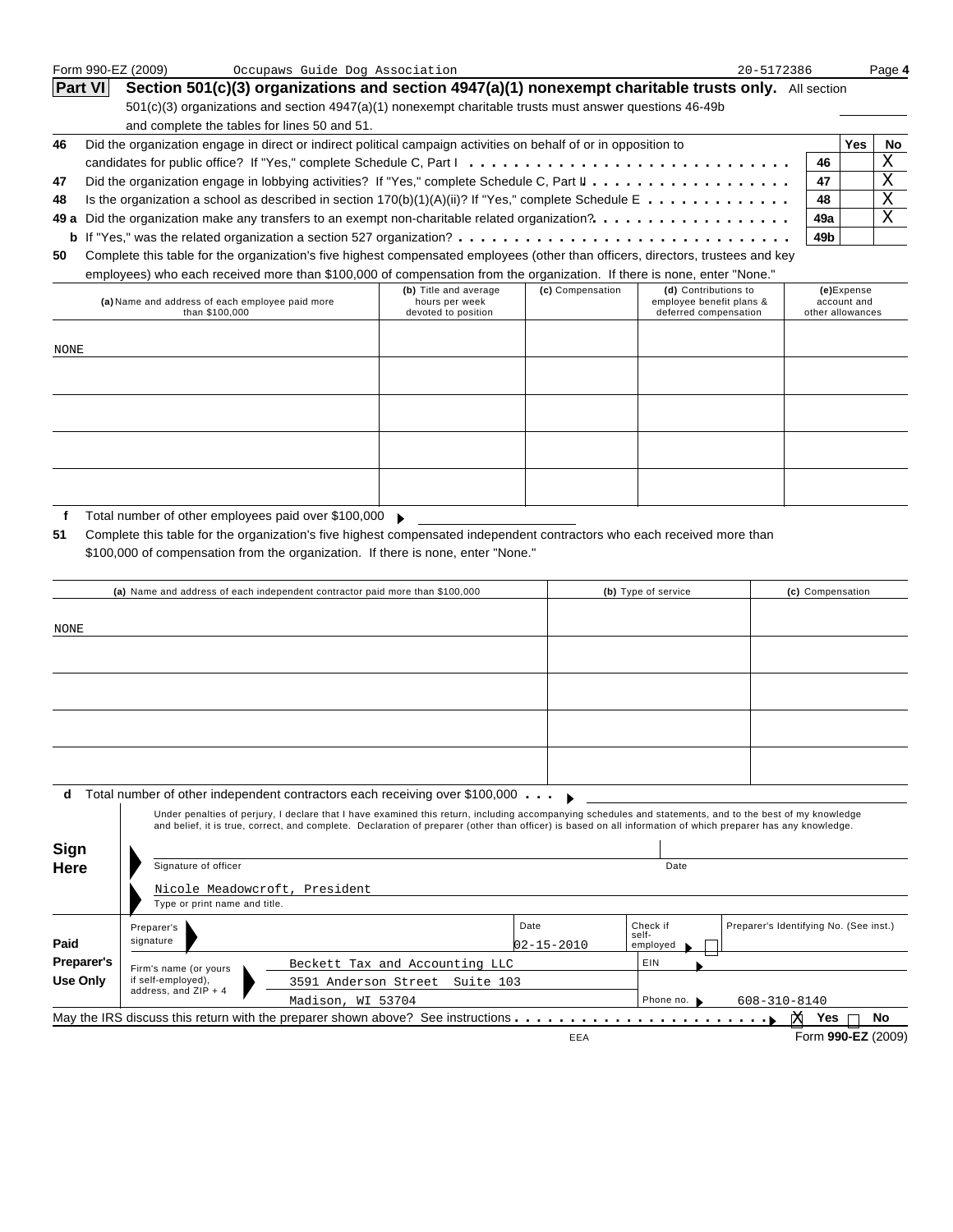| <b>SCHEDULE A</b>    |  |
|----------------------|--|
| (Form 990 or 990-EZ) |  |

## **Public Charity Status and Public Support**

OMB No. 1545-0047

**2009**

| Complete if the organization is a section 501(c)(3) organization or a section |
|-------------------------------------------------------------------------------|
| 4947(a)(1) nonexempt charitable trust.                                        |

| Department of the Treasury |                                                                                                                                            |                                       |                                                            | 4947(a)(1) nonexempt charitable trust.                                                                                                                                                                                                               |                                             |                                                        |                    |                     |     |                                       | <b>Open to Public</b> |                            |    |  |
|----------------------------|--------------------------------------------------------------------------------------------------------------------------------------------|---------------------------------------|------------------------------------------------------------|------------------------------------------------------------------------------------------------------------------------------------------------------------------------------------------------------------------------------------------------------|---------------------------------------------|--------------------------------------------------------|--------------------|---------------------|-----|---------------------------------------|-----------------------|----------------------------|----|--|
|                            |                                                                                                                                            | Internal Revenue Service              |                                                            | Attach to Form 990 or Form 990-EZ.                                                                                                                                                                                                                   | $\triangleright$ See separate instructions. |                                                        |                    |                     |     |                                       | <b>Inspection</b>     |                            |    |  |
|                            |                                                                                                                                            | Name of the organization              |                                                            |                                                                                                                                                                                                                                                      |                                             |                                                        |                    |                     |     | <b>Employer identification number</b> |                       |                            |    |  |
|                            |                                                                                                                                            | Occupaws Guide Dog Association        |                                                            |                                                                                                                                                                                                                                                      |                                             |                                                        |                    |                     |     | 20-5172386                            |                       |                            |    |  |
|                            | Part I                                                                                                                                     |                                       |                                                            | Reason for Public Charity Status (All organizations must complete this part.) See instructions                                                                                                                                                       |                                             |                                                        |                    |                     |     |                                       |                       |                            |    |  |
|                            |                                                                                                                                            |                                       |                                                            | The organization is not a private foundation because it is: (For lines 1 through 11, check only one box.)                                                                                                                                            |                                             |                                                        |                    |                     |     |                                       |                       |                            |    |  |
| 1                          |                                                                                                                                            |                                       |                                                            | A church, convention of churches, or association of churches described in section 170(b)(1)(A)(i).                                                                                                                                                   |                                             |                                                        |                    |                     |     |                                       |                       |                            |    |  |
| 2                          |                                                                                                                                            |                                       |                                                            | A school described in section 170(b)(1)(A)(ii). (Attach Schedule E.)                                                                                                                                                                                 |                                             |                                                        |                    |                     |     |                                       |                       |                            |    |  |
| 3                          |                                                                                                                                            |                                       |                                                            | A hospital or a cooperative hospital service organization described in section 170(b)(1)(A)(iii).                                                                                                                                                    |                                             |                                                        |                    |                     |     |                                       |                       |                            |    |  |
| 4                          | A medical research organization operated in conjunction with a hospital described in section 170(b)(1)(A)(iii). Enter the hospital's name, |                                       |                                                            |                                                                                                                                                                                                                                                      |                                             |                                                        |                    |                     |     |                                       |                       |                            |    |  |
|                            | city, and state:                                                                                                                           |                                       |                                                            |                                                                                                                                                                                                                                                      |                                             |                                                        |                    |                     |     |                                       |                       |                            |    |  |
| 5                          |                                                                                                                                            |                                       |                                                            | An organization operated for the benefit of a college or university owned or operated by a governmental unit described in                                                                                                                            |                                             |                                                        |                    |                     |     |                                       |                       |                            |    |  |
|                            |                                                                                                                                            |                                       | section 170(b)(1)(A)(iv). (Complete Part II.)              |                                                                                                                                                                                                                                                      |                                             |                                                        |                    |                     |     |                                       |                       |                            |    |  |
| 6                          |                                                                                                                                            |                                       |                                                            | A federal, state, or local government or governmental unit described in section 170(b)(1)(A)(v).                                                                                                                                                     |                                             |                                                        |                    |                     |     |                                       |                       |                            |    |  |
| 7                          | X                                                                                                                                          |                                       |                                                            | An organization that normally receives a substantial part of its support from a governmental unit or from the general public                                                                                                                         |                                             |                                                        |                    |                     |     |                                       |                       |                            |    |  |
|                            |                                                                                                                                            |                                       | described in section 170(b)(1)(A)(vi). (Complete Part II.) |                                                                                                                                                                                                                                                      |                                             |                                                        |                    |                     |     |                                       |                       |                            |    |  |
| 8                          |                                                                                                                                            |                                       |                                                            | A community trust described in section 170(b)(1)(A)(vi). (Complete Part II.)                                                                                                                                                                         |                                             |                                                        |                    |                     |     |                                       |                       |                            |    |  |
| 9                          |                                                                                                                                            |                                       |                                                            | An organization that normally receives: (1) more than 33 1/3% of its support from contributions, membership fees, and gross                                                                                                                          |                                             |                                                        |                    |                     |     |                                       |                       |                            |    |  |
|                            |                                                                                                                                            |                                       |                                                            | receipts from activities related to its exempt functions - subject to certain exceptions, and (2) no more than 33 1/3% of its                                                                                                                        |                                             |                                                        |                    |                     |     |                                       |                       |                            |    |  |
|                            |                                                                                                                                            |                                       |                                                            | support from gross investment income and unrelated business taxable income (less section 511 tax) from businesses                                                                                                                                    |                                             |                                                        |                    |                     |     |                                       |                       |                            |    |  |
|                            |                                                                                                                                            |                                       |                                                            | acquired by the organization after June 30, 1975. See section 509(a)(2). (Complete Part III.)                                                                                                                                                        |                                             |                                                        |                    |                     |     |                                       |                       |                            |    |  |
| 10                         |                                                                                                                                            |                                       |                                                            | An organization organized and operated exclusively to test for public safety. See section 509(a)(4).                                                                                                                                                 |                                             |                                                        |                    |                     |     |                                       |                       |                            |    |  |
| 11                         |                                                                                                                                            |                                       |                                                            | An organization organized and operated exclusively for the benefit of, to perform the functions of, or to carry out the<br>purposes of one or more publicly supported organizations described in section 509(a)(1) or section 509(a)(2). See section |                                             |                                                        |                    |                     |     |                                       |                       |                            |    |  |
|                            |                                                                                                                                            |                                       |                                                            | 509(a)(3). Check the box that describes the type of supporting organization and complete lines 11e through 11h.                                                                                                                                      |                                             |                                                        |                    |                     |     |                                       |                       |                            |    |  |
|                            |                                                                                                                                            | Type I<br>a                           | Type II<br>$b$                                             | $c \mid \mid$                                                                                                                                                                                                                                        |                                             | Type III-Functionally integrated                       |                    |                     | d   |                                       | Type III-Other        |                            |    |  |
| е                          |                                                                                                                                            |                                       |                                                            | By checking this box, I certify that the organization is not controlled directly or indirectly by one or more disqualified                                                                                                                           |                                             |                                                        |                    |                     |     |                                       |                       |                            |    |  |
|                            |                                                                                                                                            |                                       |                                                            | persons other than foundation managers and other than one or more publicly supported organizations described in section                                                                                                                              |                                             |                                                        |                    |                     |     |                                       |                       |                            |    |  |
|                            |                                                                                                                                            | $509(a)(1)$ or section $509(a)(2)$ .  |                                                            |                                                                                                                                                                                                                                                      |                                             |                                                        |                    |                     |     |                                       |                       |                            |    |  |
| f                          |                                                                                                                                            |                                       |                                                            | If the organization received a written determination from the IRS that it is a Type I, Type II, or Type III supporting                                                                                                                               |                                             |                                                        |                    |                     |     |                                       |                       |                            |    |  |
|                            |                                                                                                                                            |                                       |                                                            |                                                                                                                                                                                                                                                      |                                             |                                                        |                    |                     |     |                                       |                       |                            |    |  |
| g                          |                                                                                                                                            |                                       |                                                            | Since August 17, 2006, has the organization accepted any gift or contribution from any of the                                                                                                                                                        |                                             |                                                        |                    |                     |     |                                       |                       |                            |    |  |
|                            |                                                                                                                                            | following persons?                    |                                                            |                                                                                                                                                                                                                                                      |                                             |                                                        |                    |                     |     |                                       |                       |                            |    |  |
|                            |                                                                                                                                            | (i)                                   |                                                            | A person who directly or indirectly controls, either alone or together with persons described in (ii)                                                                                                                                                |                                             |                                                        |                    |                     |     |                                       |                       | Yes                        | No |  |
|                            |                                                                                                                                            |                                       |                                                            | and (iii) below, the governing body of the supported organization?                                                                                                                                                                                   |                                             |                                                        |                    |                     |     |                                       | 11g(i)                |                            |    |  |
|                            |                                                                                                                                            | (ii)                                  |                                                            |                                                                                                                                                                                                                                                      |                                             |                                                        |                    |                     |     |                                       | 11g(ii)               |                            |    |  |
|                            |                                                                                                                                            |                                       |                                                            | (iii) A 35% controlled entity of a person described in (i) or (ii) above?                                                                                                                                                                            |                                             |                                                        |                    |                     |     |                                       | 11g(iii)              |                            |    |  |
|                            |                                                                                                                                            |                                       |                                                            | Provide the following information about the organizations the organization supports.                                                                                                                                                                 |                                             |                                                        |                    |                     |     |                                       |                       |                            |    |  |
|                            |                                                                                                                                            | (i) Name of supported<br>organization | (ii) EIN                                                   | (iii) Type of organization<br>(described on lines 1-9                                                                                                                                                                                                |                                             | (iv) Is the organization<br>in col. (i) listed in your | (v) Did you notify | the organization in |     | (vi) Is the<br>organization in col.   |                       | (vii) Amount of<br>support |    |  |
|                            |                                                                                                                                            |                                       |                                                            | above or IRC section                                                                                                                                                                                                                                 |                                             | governing document?                                    |                    | col. (i) of your    |     | (i) organized in the                  |                       |                            |    |  |
|                            |                                                                                                                                            |                                       |                                                            | (see instructions)                                                                                                                                                                                                                                   |                                             |                                                        |                    | support?            |     | U.S.?                                 |                       |                            |    |  |
|                            |                                                                                                                                            |                                       |                                                            |                                                                                                                                                                                                                                                      | Yes                                         | No                                                     | Yes                | No                  | Yes | No                                    |                       |                            |    |  |
|                            |                                                                                                                                            |                                       |                                                            |                                                                                                                                                                                                                                                      |                                             |                                                        |                    |                     |     |                                       |                       |                            |    |  |
|                            |                                                                                                                                            |                                       |                                                            |                                                                                                                                                                                                                                                      |                                             |                                                        |                    |                     |     |                                       |                       |                            |    |  |
|                            |                                                                                                                                            |                                       |                                                            |                                                                                                                                                                                                                                                      |                                             |                                                        |                    |                     |     |                                       |                       |                            |    |  |
|                            |                                                                                                                                            |                                       |                                                            |                                                                                                                                                                                                                                                      |                                             |                                                        |                    |                     |     |                                       |                       |                            |    |  |
|                            |                                                                                                                                            |                                       |                                                            |                                                                                                                                                                                                                                                      |                                             |                                                        |                    |                     |     |                                       |                       |                            |    |  |
|                            |                                                                                                                                            |                                       |                                                            |                                                                                                                                                                                                                                                      |                                             |                                                        |                    |                     |     |                                       |                       |                            |    |  |
|                            |                                                                                                                                            |                                       |                                                            |                                                                                                                                                                                                                                                      |                                             |                                                        |                    |                     |     |                                       |                       |                            |    |  |
|                            |                                                                                                                                            |                                       |                                                            |                                                                                                                                                                                                                                                      |                                             |                                                        |                    |                     |     |                                       |                       |                            |    |  |
|                            |                                                                                                                                            |                                       |                                                            |                                                                                                                                                                                                                                                      |                                             |                                                        |                    |                     |     |                                       |                       |                            |    |  |
|                            |                                                                                                                                            |                                       |                                                            |                                                                                                                                                                                                                                                      |                                             |                                                        |                    |                     |     |                                       |                       |                            |    |  |

**For Privacy Act and Paperwork Reduction Act Notice, see the Instructions for Form 990.**

**Total**

**Schedule A (Form 990 or 990-EZ) 2009**

EEA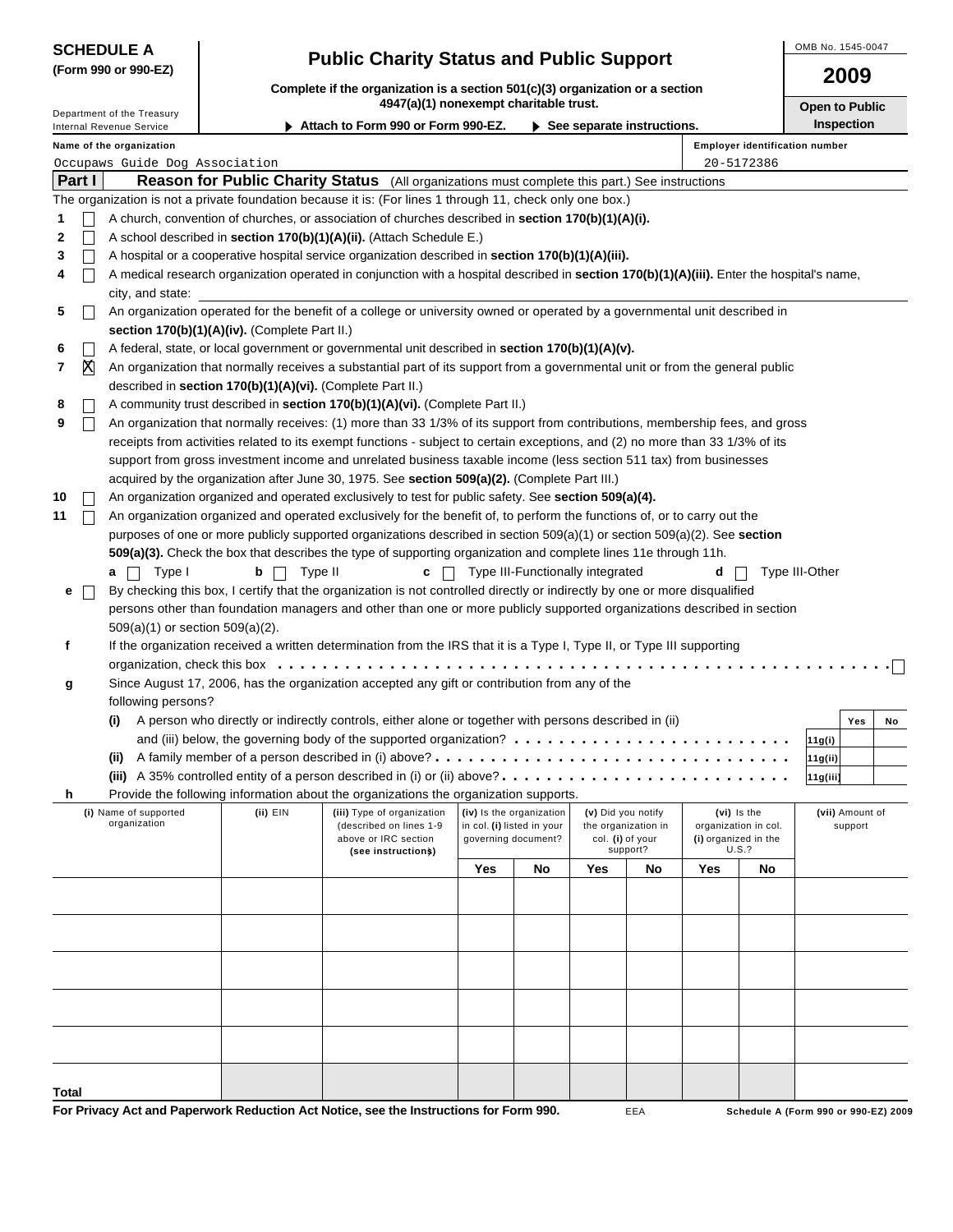|    | Schedule A (Form 990 or 990-EZ) 2009                                                                                                                                                                                                                            | Occupaws Guide Dog Association |            |            |            | 20-5172386 | Page 2                                                         |
|----|-----------------------------------------------------------------------------------------------------------------------------------------------------------------------------------------------------------------------------------------------------------------|--------------------------------|------------|------------|------------|------------|----------------------------------------------------------------|
|    | Support Schedule for Organizations Described in Sections 170(b)(1)(A)(iv) and 170(b)(1)(A)(vi)<br>Part II                                                                                                                                                       |                                |            |            |            |            |                                                                |
|    | (Complete only if you checked the box on line 5, 7, or 8 of Part I.)                                                                                                                                                                                            |                                |            |            |            |            |                                                                |
|    | <b>Section A. Public Support</b>                                                                                                                                                                                                                                |                                |            |            |            |            |                                                                |
|    | Calendar year (or fiscal year beginning in) ▶                                                                                                                                                                                                                   | (a) 2005                       | $(b)$ 2006 | $(c)$ 2007 | $(d)$ 2008 | (e) 2009   | (f) Total                                                      |
|    | 1 Gifts, grants, contributions, and<br>membership fees received. (Do not<br>include any "unusual grants.") $\cdots$                                                                                                                                             |                                |            |            | 42,213     | 49,654     | 91,867                                                         |
|    | <b>2</b> Tax revenues levied for the organization's<br>benefit and either paid to or expended on<br>its behalf                                                                                                                                                  |                                |            |            |            |            |                                                                |
|    | 3 The value of services or facilities<br>furnished by a governmental unit to the<br>organization without charge                                                                                                                                                 |                                |            |            |            |            |                                                                |
|    | 4 Total. Add lines 1 through 3                                                                                                                                                                                                                                  |                                |            |            | 42,213     | 49,654     | 91,867                                                         |
|    | 5 The portion of total contributions by each                                                                                                                                                                                                                    |                                |            |            |            |            |                                                                |
|    | person (other than a governmental unit or                                                                                                                                                                                                                       |                                |            |            |            |            |                                                                |
|    | publicly supported organization) included                                                                                                                                                                                                                       |                                |            |            |            |            |                                                                |
|    | on line 1 that exceeds 2% of the amount                                                                                                                                                                                                                         |                                |            |            |            |            |                                                                |
|    | shown on line 11, column (f) $\dots$ .                                                                                                                                                                                                                          |                                |            |            |            |            |                                                                |
|    | 6 Public support. Subtract line 5 from In 4                                                                                                                                                                                                                     |                                |            |            |            |            | 91,867                                                         |
|    | <b>Section B. Total Support</b>                                                                                                                                                                                                                                 |                                |            |            |            |            |                                                                |
|    | Calendar year (or fiscal year beginning in) >                                                                                                                                                                                                                   | (a) 2005                       | (b) 2006   | $(c)$ 2007 | $(d)$ 2008 | $(e)$ 2009 | (f) Total                                                      |
|    | 7 Amounts from line 4                                                                                                                                                                                                                                           |                                |            |            | 42,213     | 49,654     | 91,867                                                         |
| 8  | Gross income from interest, dividends,<br>payments received on securities loans,<br>rents, royalties and income from similar<br>SOUICES                                                                                                                         |                                |            |            |            |            |                                                                |
| 9. | Net income from unrelated business<br>activities, whether or not the business is<br>regularly carried on                                                                                                                                                        |                                |            |            |            |            |                                                                |
|    | 10 Other income. Do not include gain or<br>loss from the sale of capital assets<br>(Explain in Part IV.)                                                                                                                                                        |                                |            |            |            |            |                                                                |
|    | 11 Total support. Add lines 7 through 10 .                                                                                                                                                                                                                      |                                |            |            |            |            | 91,867                                                         |
|    |                                                                                                                                                                                                                                                                 |                                |            |            |            | 12         |                                                                |
|    | 13 First five years. If the Form 990 is for the organization's first, second, third, fourth, or fifth tax year as a section 501(c)(3)                                                                                                                           |                                |            |            |            |            |                                                                |
|    | <b>Section C. Computation of Public Support Percentage</b>                                                                                                                                                                                                      |                                |            |            |            |            |                                                                |
|    | 14 Public support percentage for 2009 (line 6, column (f) divided by line 11, column (f)).                                                                                                                                                                      |                                |            |            |            | 14         | %<br>0.00                                                      |
|    |                                                                                                                                                                                                                                                                 |                                |            |            |            |            | ℅                                                              |
|    | 16a 33 1/3% support test - 2009. If the organization did not check the box on line 13, and line 14 is 33 1/3% or more, check this box                                                                                                                           |                                |            |            |            |            |                                                                |
|    | and stop here. The organization qualifies as a publicly supported organization                                                                                                                                                                                  |                                |            |            |            |            | $\blacktriangleright$ $\vdash$                                 |
|    | b 33 1/3% support test - 2008. If the organization did not check a box on line 13 or 16a, and line 15 is 33 1/3% or more, check this                                                                                                                            |                                |            |            |            |            |                                                                |
|    | box and stop here. The organization qualifies as a publicly supported organization                                                                                                                                                                              |                                |            |            |            |            | ▶│ ∣                                                           |
|    | 17a 10%-facts-and-circumstances test - 2009. If the organization did not check a box on line 13, 16a, or 16b, and line 14 is 10% or                                                                                                                             |                                |            |            |            |            |                                                                |
|    | more, and if the organization meets the "facts-and-circumstances" test, check this box and stop here. Explain in Part IV how the                                                                                                                                |                                |            |            |            |            |                                                                |
|    | organization meets the "facts-and-circumstances" test. The organization qualifies as a publicly supported organization.                                                                                                                                         |                                |            |            |            |            | $\blacktriangleright$ $\vdash$                                 |
|    | b 10%-facts-and-circumstances test - 2008. If the organization did not check a box on line 13, 16a, 16b, or 17a, and line 15 is 10% or                                                                                                                          |                                |            |            |            |            |                                                                |
|    | more, and if the organization meets the "facts-and-circumstances" test, check this box and stop here. Explain in Part IV how the                                                                                                                                |                                |            |            |            |            |                                                                |
|    | organization meets the "facts-and-circumstances" test. The organization qualifies as a publicly supported organization<br>18 Private foundation. If the organization did not check a box on line 13, 16a, 16b, 17a, or 17b, check this box and see instructions |                                |            |            |            |            | $\blacktriangleright$ $\vdash$<br>$\blacktriangleright$ $\Box$ |
|    |                                                                                                                                                                                                                                                                 |                                |            |            |            |            |                                                                |

**Schedule A (Form 990 or 990-EZ) 2009**